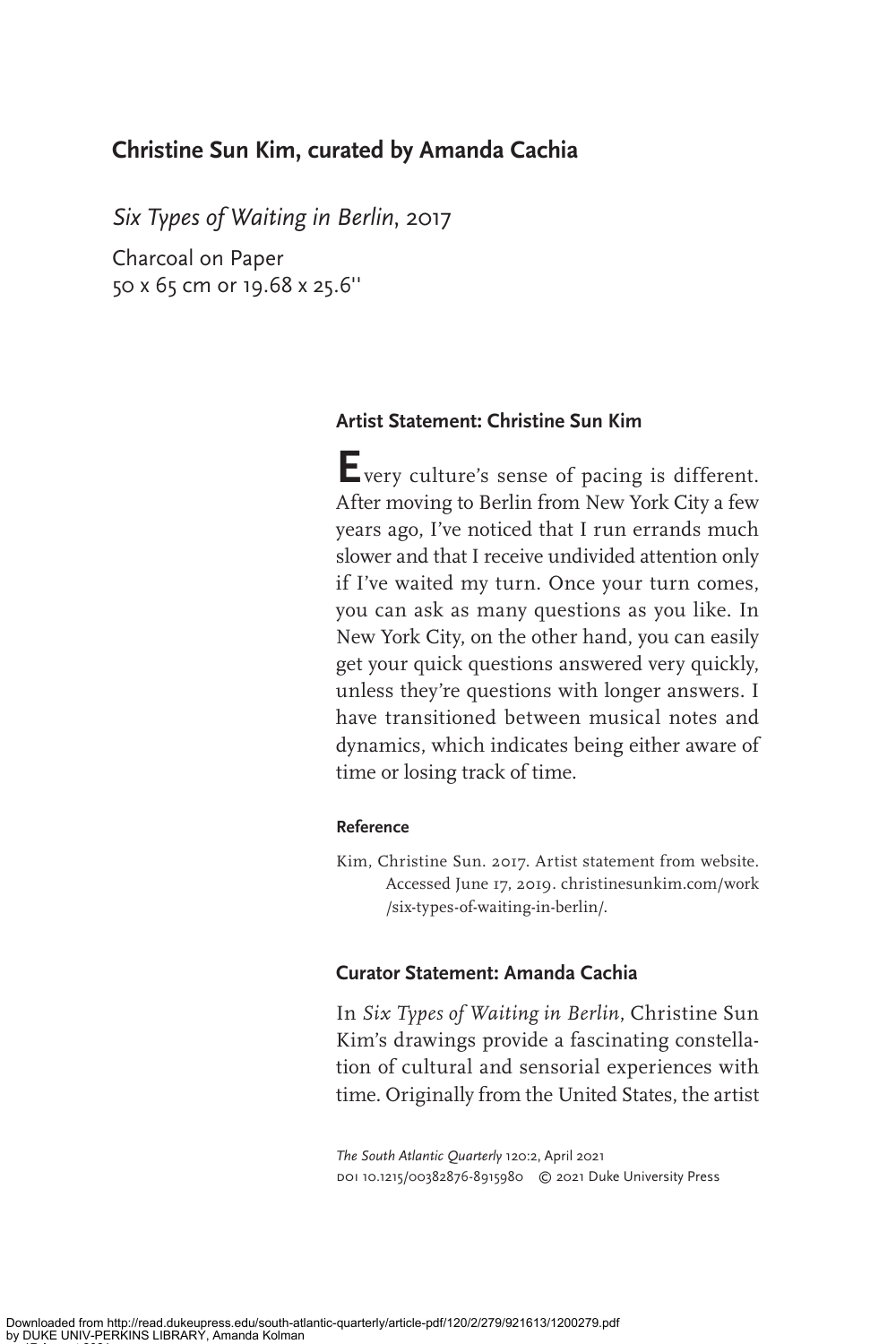shares her account of how time (and waiting) is measured differently according to the cities in which she has lived, with each place having its own advantages and drawbacks. While each environment in which one must tediously wait—an immigration office, the health insurance office, the doctor's office, the bank, an art supplies shop, and the grocery store—is familiar, the subtext of the drawings is how the artist's relationship with time is also measured by her style of communication. Kim uses American Sign Language and asks questions in a written form using an iPhone on a daily basis as she goes about her chores. "Crip time" is thus also punctuated by the pauses in writing/scrawling questions, in reading, and the creativity involved in ad-lib responding between deaf and non-deaf sensorial modalities.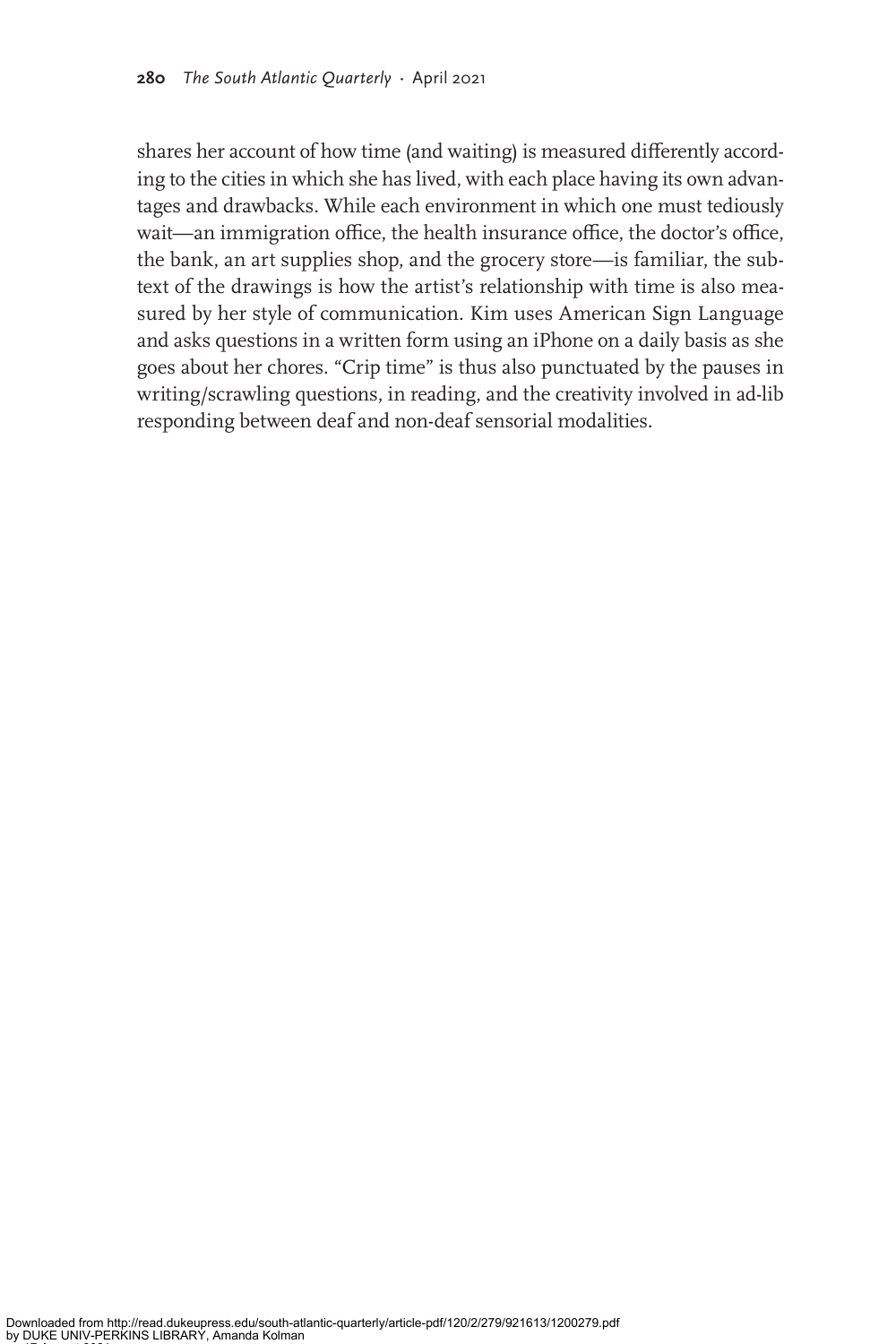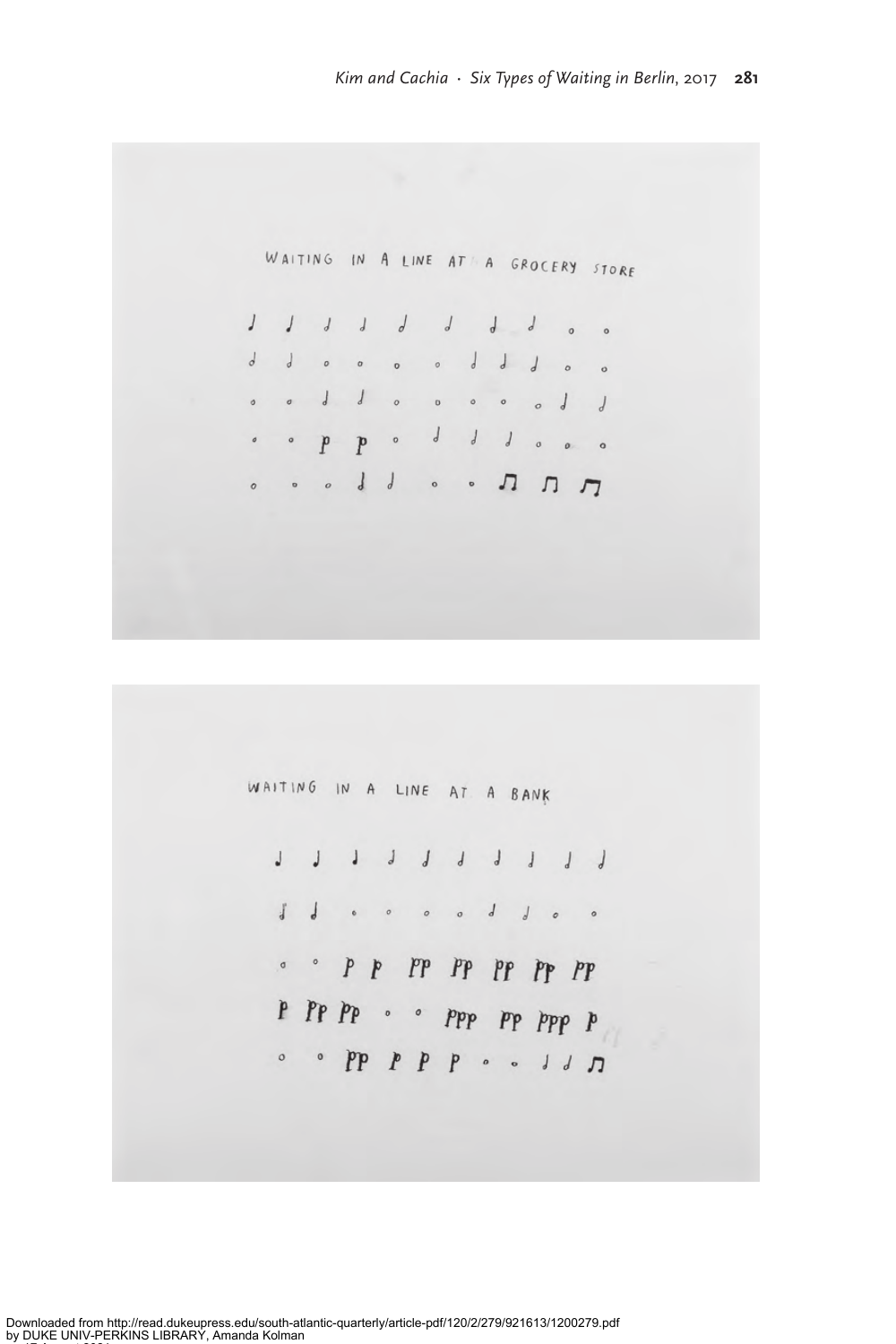WAITING FOR CUSTOMER SERVICE AT AN ART SUPPLIES SHOP

> 1 1 1 1 1 1 1 1 1 1 1 1 1 1 1 1 1 1 1 1 ddooodooo  $\cdot$   $\circ$   $P$   $P$   $P$   $P$   $P$   $P$   $P$   $P$

> > 可热  $\begin{array}{ccc} \mathbb{X} & & \mathbb{X} \\ & & \mathbb{X} \end{array}$



1 1 1 1 1 1 1 1 1 1 1 1 1 0 0 0 0 1 0 0 PP PPP P P ° ° P P PP P PP PPP PP PPP PPP PP P P PP PPPP